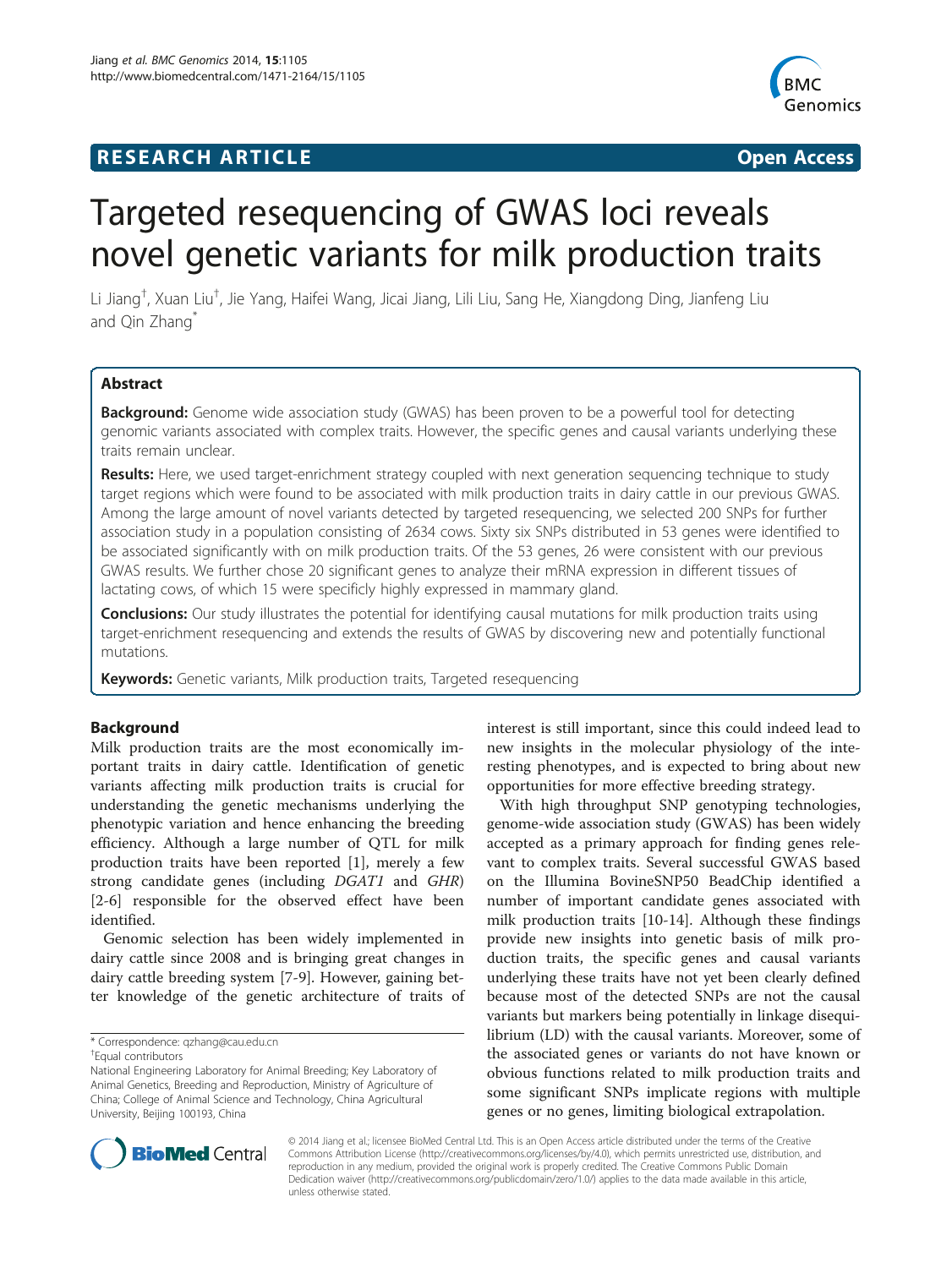Recent advances in next generation sequencing (NGS) technologies make it possible to sequence genomic regions exhaustively. Targeted sequencing of specific regions using NGS technologies can efficiently capture all variants in these regions and their potential effects can be assessed by a subsequent association study, which provides an effective approach to find the causal variant affecting the concerned traits [[15-19\]](#page-8-0).

In our previous GWAS study in Chinese Holstein cattle, we identified 105 SNPs associated significantly with milk production traits [[10](#page-8-0)]. In this study, we employed the NGS technology to assess the candidate target regions implicated by these SNPs. We then carried out association analysis for the variants revealed by NGS. We further employed the expression analysis for 20 of the significant genes, which could be considered as novel promising candidate functional genes in dairy cattle. Our results provide evidence towards biological function validation of genes for milk production traits in dairy cattle.

## Results

## Discovery of variants using targeted sequencing

The targeted resequencing of DNA of 60 bulls (in 10 pools) yielded large amounts of high-quality sequence data (Additional file [1](#page-7-0): Table S1). In total, 112.56 million 100-bp paired-ends reads (22.5 Gb) were obtained from the 10 pools. The sequence data achieved an average coverage of 131.83× per pool, corresponding to an average coverage of 22× per individual. We captured 83.33% of our target regions with  $> 20 \times$  coverage and 74.15% of target region with  $>50\times$  coverage, and around 15% of target regions were poorly covered.

These sequences were mapped to the reference Bovine UMD3.1 genome assembly to detect SNPs. A total of 127,218 SNPs (>4x) (Additional file [1:](#page-7-0) Table S2) were identified, of which 0.53% are novel after comparing with the up to date cattle dbSNP database [[20](#page-8-0)] (Additional file [1:](#page-7-0) Table S3). The proportion of SNPs which are included in the dbSNP database was consistent across the ten pools, ranging from 99.1% to 99.5%.

To validate the NGS results, Sanger sequencing of PCR amplicons were carried out. We randomly chose three genes for validation. 28 SNPs were discovered by Sanger sequencing, which include all SNPs (18) discovered by NGS in the three genes (Additional file [1](#page-7-0): Table S4, Additional file [2](#page-7-0): Figure S1). The missing SNPs in NGS were largely due to the fact that the probes designed for NGS failed to cover the entire target regions. Therefore, the NGS results are reliable for further research. These SNPs were categorized by their genic location (exon, UTR, promoter, intron and intergenic regions) and by their predicted effect, including synonymous substitution, non-synonymous substitution and splice site alteration. Notably, among all of the detected SNPs, 735 are located within exonic regions, of which 191 are non-synonymous mutation.

#### Association study

From the 127,218 SNPs detected by NGS, we selected 200 SNPs (Additional file [1](#page-7-0): Table S5) for association study, including 123 in CDS, 36 in UTR, 33 in promoter regions and 8 in introns. The 200 SNPs were genotyped using Sequenom MassARRAY iPLEX platform in a population of 734 cows, which are daughters of 30 sires. The association analysis showed that a total of 40 SNPs distributed in 33 genes were significantly associated with one or multiple milk production traits (Additional file [1:](#page-7-0) Table S6). These 40 significant SNPs were located on five chromosomes including BTA1, BTA3, BTA11, BTA14 and BTA20. Among the 33 genes, 17 contain or are close to SNPs with genome-wide significance for milk production traits in our previous GWAS results [\[10\]](#page-8-0), and five (DGAT1, HEATR7A,VPS28, CPSF1 and LOC509113) have effects on all the five traits.

To enlarge the reference population for association analysis, we imputed the genotypes of the 200 SNPs in another population of 1917 cows, which were half sibs of the 734 cows, based on the Illumina 54 K SNP array genotype data on both populations. Association study was performed again in the combined population consisting of 2634 cows. A total of 66 significant SNPs distributed in 53 genes were identified (Table [1,](#page-2-0) Additional file [1](#page-7-0): Table S7), which include almost all the significant SNPs (38 of 40) from the first association analysis. Of these 53 genes, 26 contain or are close to SNPs with genome-wide significance for milk production traits in our previous GWAS results [\[10](#page-8-0)].

## Expression analysis of the candidate genes

We chose 20 out of the 53 significant genes to analyze their mRNA expression in eight different tissues of lactating cows. Fifteen of them showed higher mRNA expression level in mammary gland than in the other seven tissues, especially RPL8, EEF1D, VPS28, EIF2C2, TRAPPC9, FAM83H, HEATR7A and GPIHBP1 (Figure [1](#page-4-0), Additional file [2](#page-7-0): Figure S2), and all of them had the lowest expression level in muscle (Additional file [2:](#page-7-0) Figure S2). Notably, the two genes *DGAT1* and *GHR*, which have been functionally confirmed to have large effects on milk production traits from previous studies [\[2](#page-8-0)-[4\]](#page-8-0), had higher mRNA expression in liver besides in mammary gland (Figure [1](#page-4-0)). Furthermore, EEF1D and RPL8 showed the highest mRNA expression levels in mammary gland among all the 20 genes (Additional file [1](#page-7-0): Table S8) and GPIHBP1 showed the largest difference in mRNA expression between in mammary gland and in the other seven tissues.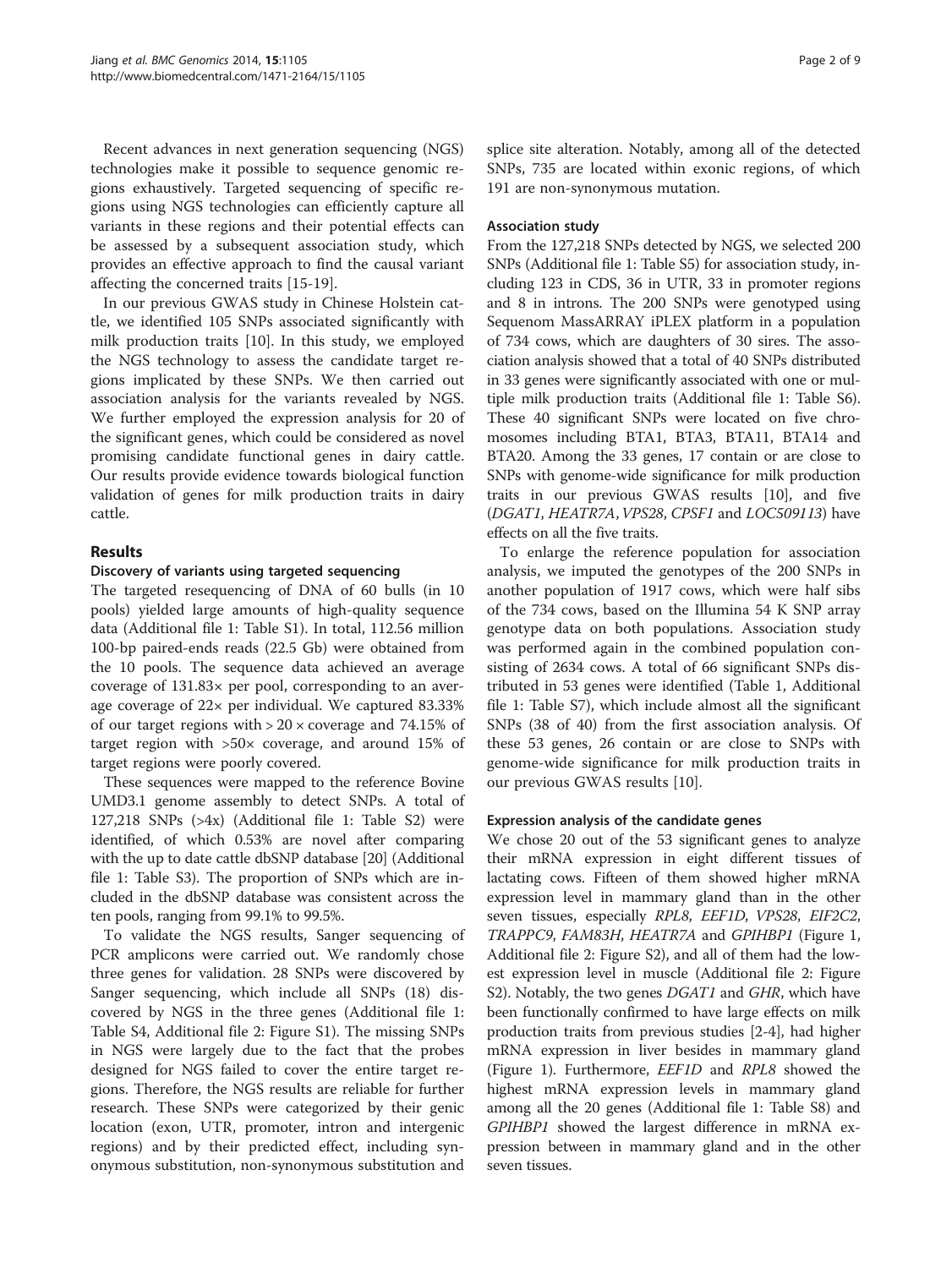<span id="page-2-0"></span>

|  | Table 1 SNPs significantly associated with milk production traits in the combined population |  |  |  |  |  |
|--|----------------------------------------------------------------------------------------------|--|--|--|--|--|
|--|----------------------------------------------------------------------------------------------|--|--|--|--|--|

| SNP-ID           | Gene         | Amino acid sub                          | Chr          | Position <sup>a</sup> | <b>Traits</b> <sup>b</sup> | P value <sup>c</sup> |
|------------------|--------------|-----------------------------------------|--------------|-----------------------|----------------------------|----------------------|
| N7               | PDE9A        |                                         | $\mathbf{1}$ | 144562226             | ${\sf PP}$                 | 4.68E-05             |
| C8               | DIP2A        | $K \rightarrow Q$                       | $\mathbf{1}$ | 147894635             | PP                         | 1.01E-05             |
| U71              | SLC30A7      |                                         | 3            | 42465645              | PP                         | 1.13E-04             |
| C30              | SLC30A7      | $H \rightarrow Y$                       | 3            | 42530986              | PP                         | 4.88E-06             |
| U36              | STXBP1       |                                         | 11           | 98393605              | PP                         | 1.43E-05             |
| C <sub>204</sub> | EGFL7        | $I \rightarrow M$                       | 11           | 104152101             | PP                         | 2.71E-07             |
| U41              | LY6D         |                                         | 14           | 1155474               | MY,FY,FP,PP                | 9.62E-05             |
| U42              | LY6H         |                                         | 14           | 1449253               | MY, PY, FP                 | 5.84E-05             |
| C109             | ZNF34        | $H \rightarrow R$                       | 14           | 1494039               | MY,FP,PY,PP                | 1.74E-04             |
| P18              | $RPL8*$      |                                         | 14           | 1508300               | MY, PY, FP                 | 6.63E-05             |
| S12              | LOC785799    |                                         | 14           | 1524572               | MY, PY, FP                 | 5.63E-05             |
| P23              | $GPT^*$      |                                         | 14           | 1628421               | All                        | 8.08E-08             |
| C110             | PPP1R16A     | $A \rightarrow T$                       | 14           | 1629600               | All                        | 2.39E-07             |
| S <sub>4</sub>   | CYHR1*       |                                         | 14           | 1677522               | All                        | 3.14E-08             |
| U46              | VPS28*       |                                         | 14           | 1694862               | All                        | 1.99E-09             |
| C111             | $CPSF1*$     | $T \rightarrow 1$                       | 14           | 1736599               | All                        | 1.40E-10             |
| C199             | DGAT1*       | $K \longrightarrow A$                   | 14           | 1802265               | All                        | 2.96E-10             |
| U47              | $HSF1*$      |                                         | 14           | 1806340               | FP                         | 2.95E-08             |
| C112             | HEATR7A*     | $\textsf{Q}\,{\rightarrow}\,\textsf{R}$ | 14           | 1851040               | FP                         | 2.30E-11             |
| C113             | HEATR7A*     | $N \rightarrow S$                       | 14           | 1878165               | All                        | 2.66E-10             |
| U48              | LOC509113*   |                                         | 14           | 1907315               | All                        | 2.39E-10             |
| N10              | MAF1         |                                         | 14           | 1924112               | MY,FP,PP                   | 2.31E-06             |
| P24              | GPAA1        |                                         | 14           | 1946673               | MY,FP,PP                   | 1.15E-06             |
| P <sub>25</sub>  | OPLAH        |                                         | 14           | 1957462               | MY,FP,PP                   | 1.48E-06             |
| C114             | SPATC1       | $P \rightarrow A$                       | 14           | 1977494               | MY,FP,PP                   | 1.27E-06             |
| U50              | <b>GRINA</b> |                                         | 14           | 2019072               | FP                         | 6.36E-06             |
| C115             | PARP10       | $G \rightarrow D$                       | 14           | 2026781               | MY,FP,PP                   | 4.39E-07             |
| C116             | PARP10       | $G \rightarrow S$                       | 14           | 2027812               | MY,FP,PP                   | 3.13E-07             |
| C119             | LOC786966*   | $D \rightarrow A$                       | 14           | 2086893               | MY,FP,PP                   | 2.97E-06             |
| C <sub>120</sub> | LOC786966*   | $L \rightarrow G$                       | 14           | 2087763               | All                        | 1.66E-07             |
| C125             | EPPK1        | $R \rightarrow Q$                       | 14           | 2138115               | PP                         | 9.31E-05             |
| P29              | PUF60        |                                         | 14           | 2163044               | FP                         | 5.29E-06             |
| P33              | LOC506831*   |                                         | 14           | 2221616               | FY,FP,PP                   | 2.29E-04             |
| C127             | FAM83H*      | $V \rightarrow G$                       | 14           | 2231494               | MY,FY,FP,PP                | 1.08E-04             |
| C128             | MAPK15       | $T \rightarrow M$                       | 14           | 2239085               | MY,FY,FP,PP                | 2.12E-04             |
| C130             | PYCRL        | $R \rightarrow C$                       | 14           | 2308255               | PY                         | 2.04E-06             |
| P35              | $EEF1D*$     |                                         | 14           | 2311270               | MY,FP,PP                   | 9.23E-06             |
| P90              | EEF1D*       |                                         | 14           | 2314560               | MY,FP,FP                   | 1.21E-04             |
| C132             | $ZC3H3*$     | $P \rightarrow L$                       | 14           | 2358243               | MY, PY, FP, PP             | 6.77E-06             |
| C133             | $ZC3H3*$     | $A \rightarrow D$                       | 14           | 2358255               | MY, PY, FP, PP             | 8.05E-06             |
| U52              | RHPN1        |                                         | 14           | 2462476               | MY,FP,FP                   | 1.49E-05             |
| C <sub>207</sub> | RHPN1        | $T \rightarrow A$                       | 14           | 2465250               | FP,PP                      | 2.29E-04             |
| P89              | GPIHBP1*     |                                         | 14           | 2553652               | MY, PY, FP                 | 2.17E-08             |
| C206             | CYP11B1      | $\mathbb{A} \longrightarrow \mathbb{V}$ | 14           | 2705205               | FP                         | 1.57E-10             |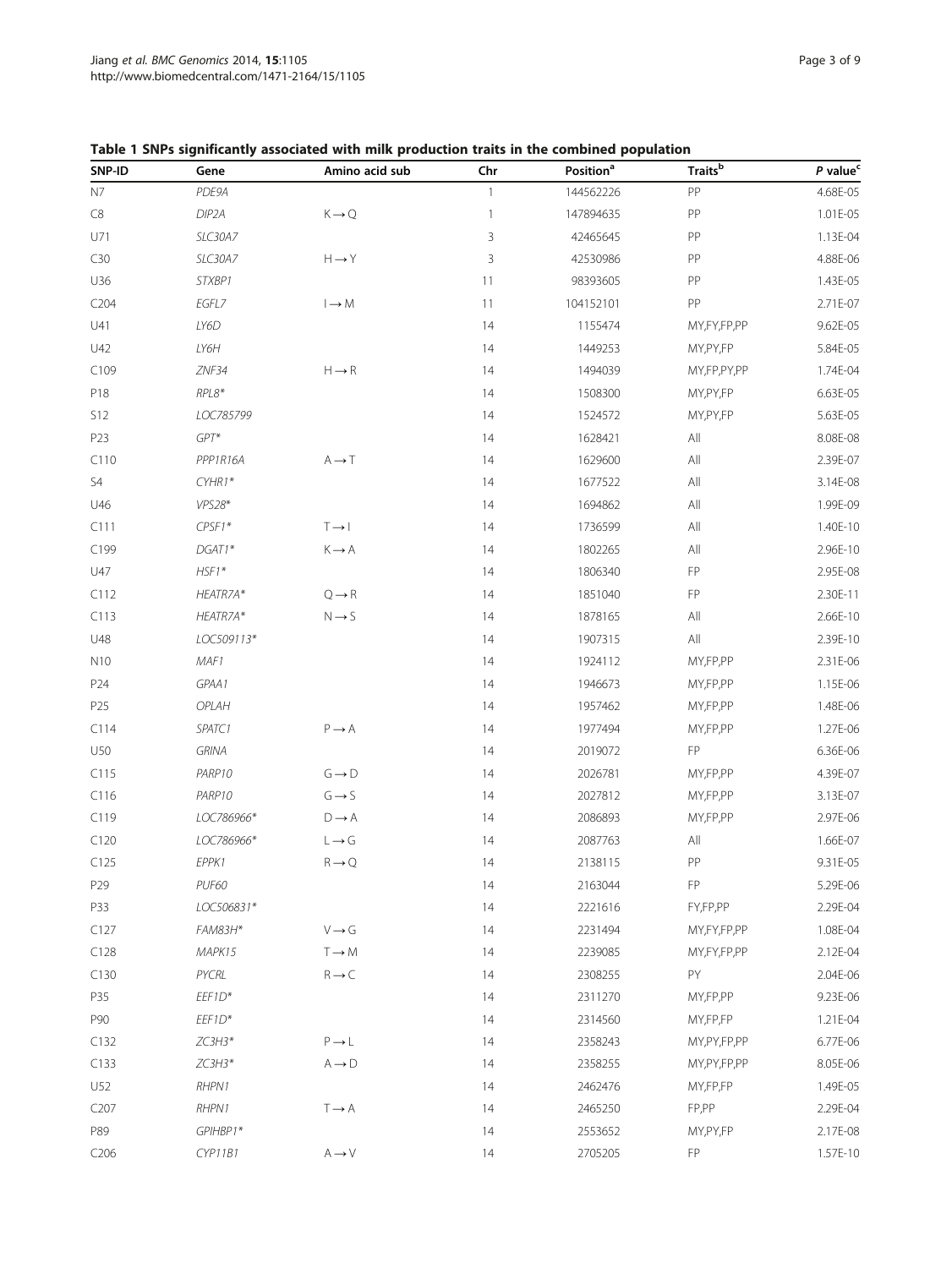| N8   | CYP11B1        |                   | 14 | 2706012  | FY,FP      | 7.98E-05 |
|------|----------------|-------------------|----|----------|------------|----------|
| C198 | CYP11B1        | $E \rightarrow K$ | 14 | 2708768  | FP         | 1.87E-05 |
| C136 | GML            | $Q \rightarrow P$ | 14 | 2715807  | FP         | 1.57E-09 |
| C137 | LYNX1          | $L \rightarrow F$ | 14 | 2816429  | MY,FP,PP   | 7.22E-05 |
| S8   | GPR20          |                   | 14 | 3640627  | MY,FP,PP   | 8.90E-05 |
| C138 | $PTK2*$        | $I \rightarrow M$ | 14 | 4061098  | MY,FY,FP   | 3.16E-05 |
| P48  | $EIF2C2*$      |                   | 14 | 4129075  | MY,FY,FP   | 1.62E-04 |
| C139 | TRAPPC9*       | $C \rightarrow G$ | 14 | 4352117  | MY, PY, FP | 3.45E-07 |
| C140 | TRAPPC9*       | $G \rightarrow R$ | 14 | 4472220  | MY,FY,FP   | 1.29E-04 |
| U70  | KCNK9          |                   | 14 | 4743187  | MY,FP      | 6.83E-05 |
| C147 | <b>FAM135B</b> | $M \rightarrow V$ | 14 | 5603441  | MY,FY,PP   | 1.24E-04 |
| C194 | $GHR*$         | $F \rightarrow Y$ | 20 | 31909476 | MY,FY,PP   | 6.44E-09 |
| P63  | PLCXD3         |                   | 20 | 33027949 | FP,PP      | 1.96E-04 |
| U60  | PLCXD3         |                   | 20 | 33229971 | PP         | 7.47E-07 |
| C163 | C <sub>6</sub> | $P \rightarrow L$ | 20 | 33376024 | MY,FP,PP   | 3.34E-05 |
| C168 | $C$ 7          | $T \rightarrow 1$ | 20 | 33578727 | MY,FP,PP   | 8.33E-05 |
| C169 | $C$ 7          | $T \rightarrow M$ | 20 | 33582457 | PP         | 2.81E-09 |
| C171 | DAB2           | $A \rightarrow V$ | 20 | 35073744 | FP,PP      | 1.88E-05 |
| C175 | <b>OSMR</b>    | $R \rightarrow M$ | 20 | 35544340 | PP         | 1.56E-05 |
| C176 | <b>OSMR</b>    | $M \rightarrow L$ | 20 | 35561705 | PP         | 5.21E-05 |
| P72  | <b>GDNF</b>    |                   | 20 | 36634182 | FP,PP      | 4.81E-07 |
| C184 | NIPBL*         | $\rightarrow$ V   | 20 | 37238542 | FP,PP      | 1.97E-06 |

Table 1 SNPs significantly associated with milk production traits in the combined population (Continued)

a: based on the UMD\_3.1 genome assembly.

b: MY = milk yield, FY = fat yield, PY = protein yield, FP = fat percentage, PP = protein percentage

c: These values were from the combined population. For SNPs whichwere significant for more than one trait, the maximum P values are presented.

\*: These genes were selected for mRNA expression analysis.

#### **Discussion**

Recent advances in next-generation sequencing (NGS) technology provide a cost-effective approach for largescale resequencing of target genomic regions to identify causal variants. We describe here a pooled NGS study for resequencing of target regions containing 167 genes which were found to be potentially associated with milk production traits in our previous study [\[10](#page-8-0)]. We then carried out association analysis for 200 novel SNPs revealed by NGS in these regions. A total of 66 SNPs located on five chromosomes (BTA1, BTA3, BTA11, BTA14 and BTA20) and distributed in 53 genes were found to be significantly associated with one or multiple milk production traits.

In this study, estimated breeding values (EBVs) of the studied traits were used as trait scores for the association analysis. Some recent study [[21](#page-8-0)] showed that EBVs estimated using familial data should not be used as trait score for association analysis because this may lead to high false-positive rate. The authors recommended that when each genotyped individual has its own associated trait score(s), the "measured genotype" approach, in which the phenotypic value is used as a trait score and the additive polygenic effects are included in the model to account for the familial relatedness of individuals in the pedigree using the additive genetic relationships among individuals. However, for milk production traits in dairy cattle, it is hard to use the phenotypic value as a trait score because there are repeated measurements on each individual. Another problem of using phenotypic value is that the systematic environmental effects on measured phenotypes may not be efficiently corrected because the sample size for association study is usually relative small in comparison with that for EBV prediction. These may be the reasons why in all GWAS studies in dairy cattle either EBVs or de-regressed EBVs were used as trait score. In our previous GWAS in Chinese Holstein [\[10](#page-8-0)], we also compared using EBVs and de-regressed EBVs as phenotypes for our GWAS and it turned out that the findings of them were basically overlap. Therefore, in this study we chose to use EBVs as trait scores for association analysis, and we included the residual polygenic effects in the model to account for the familial relatedness of individuals.

The majority of the significant SNPs (49 out of 66) are located on BTA14. These SNPs are distributed in 40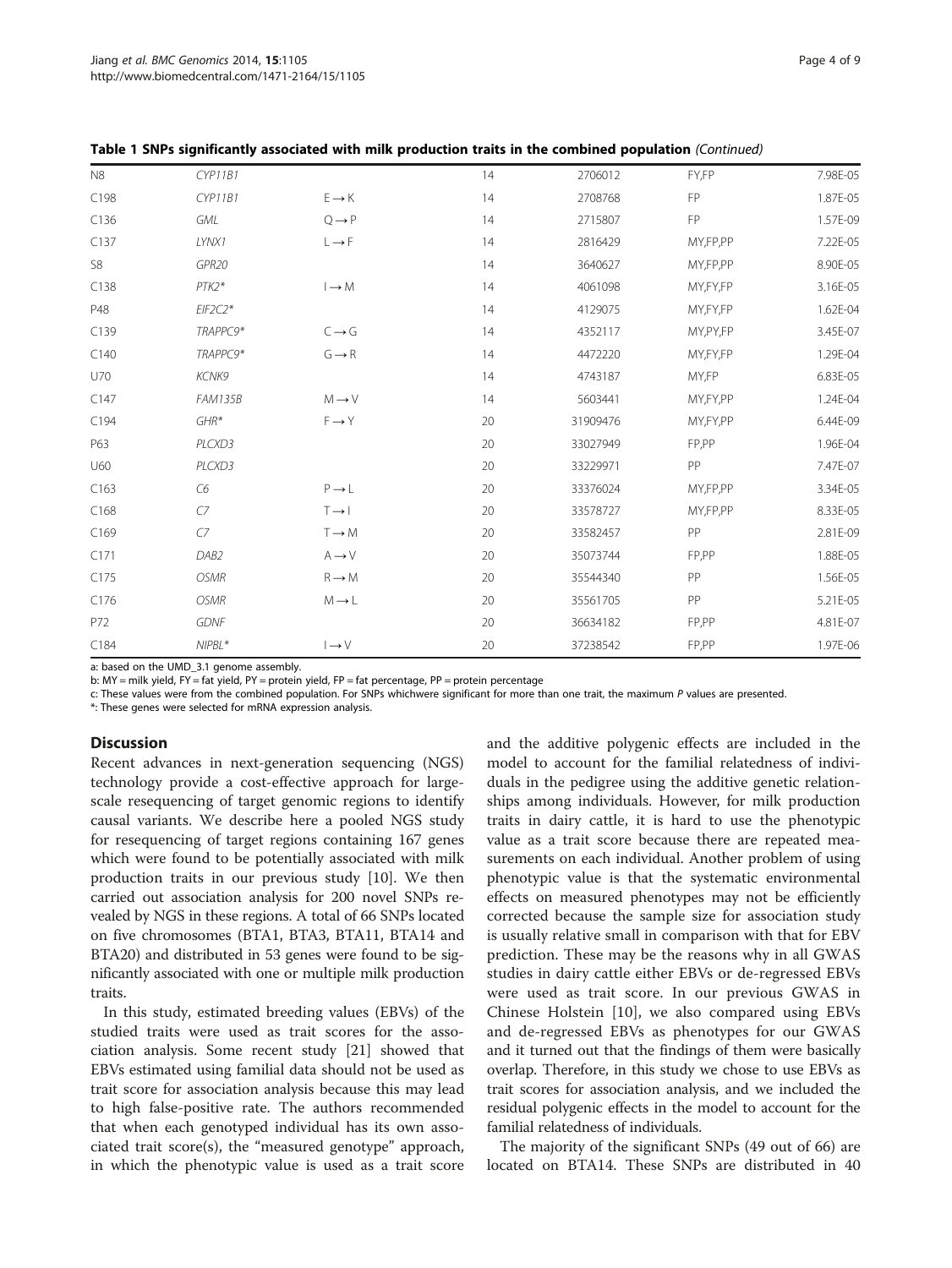<span id="page-4-0"></span>Jiang et al. BMC Genomics 2014, 15:1105 **Page 1 of 9** Page 5 of 9 http://www.biomedcentral.com/1471-2164/15/1105



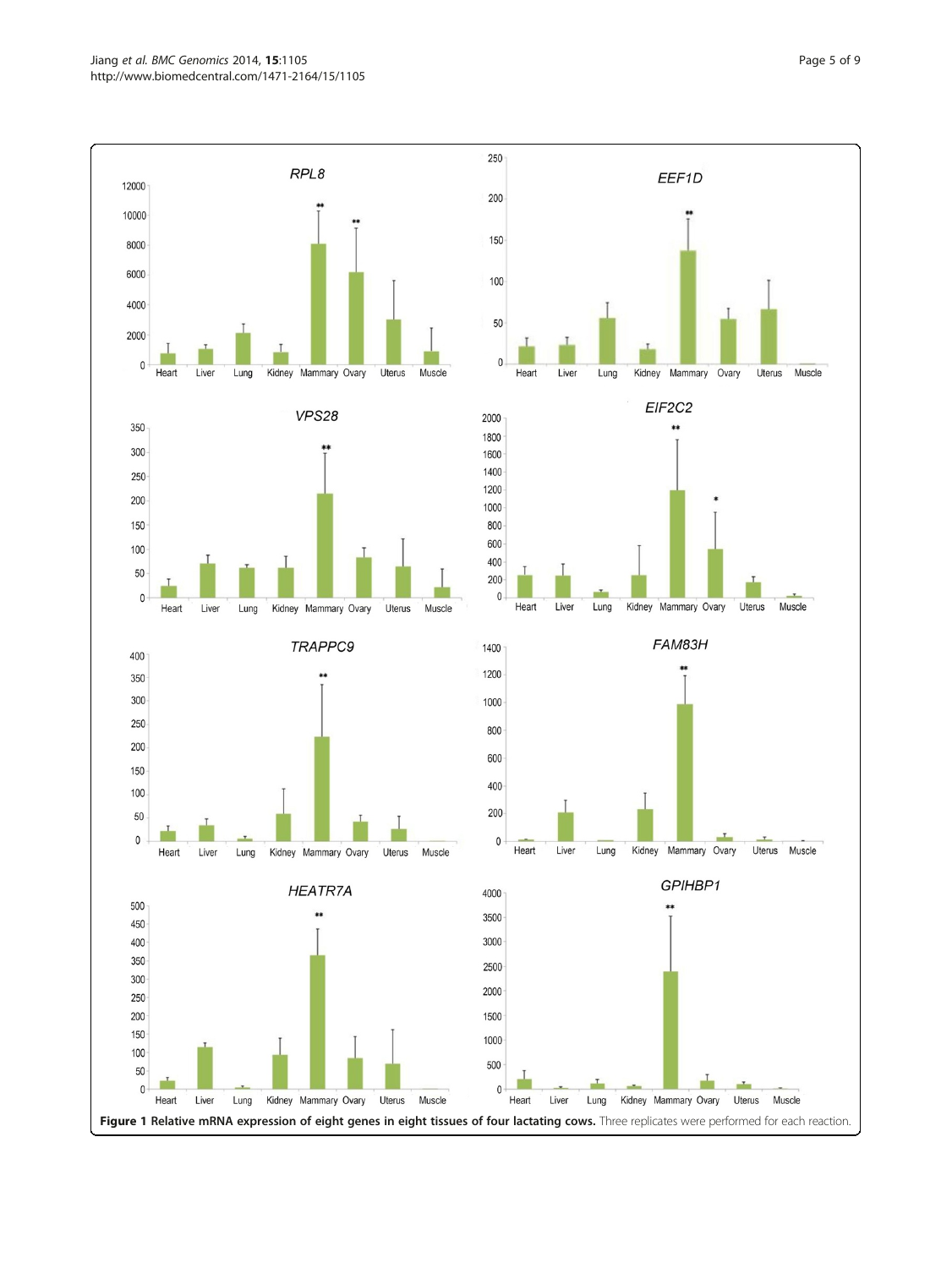genes, of which 32 were related to more than one trait, including 9 (DGAT1, LOC786966, PPP1R16A, CPSF1, HEA-TR7A, LOC509113, CYHR1, VPS28 and GPT) related to all the five traits. BTA14 has been reported repeatedly to harbor a large number of genetic variants associated with milk production traits in dairy cattle [\[14,22-24\]](#page-8-0). In addition to numerous  $QTL$  [\[1](#page-7-0)], a few candidate genes were also reported. In addition to the DGAT1 gene, which was confirmed in almost all association studies to have strong association with multiple milk production traits [[3,4](#page-8-0)], a number of other genes were also reported, including MAPK15 [\[25\]](#page-8-0), CYP11B1 [[25](#page-8-0)], VPS28 [[13](#page-8-0)], GPIHBP1 [[13](#page-8-0)], *KCNK9* [[13,25](#page-8-0)], *TRAPPC9* [13] and *CYHR1* [13]. All these genes were confirmed in the present study. Since such a large number of significant SNPs are located on BAT14, it is very likely that some of the effects are due to linkage disequilibrium (LD) with the real causative variants. We analyzed the LD levels between all the significant SNPs. The results show that some of them are in LD with  $r^2$  greater than 0.2 (Additional file [2](#page-7-0): Figure S3). In particular, several of them are in strong LD with the SNP within DGAT1 (SNP C199), which is the most significant SNP, and their significance are strongly correlated their LD levels with C199 (Additional file [1:](#page-7-0) Table S12). We then conducted a further association analysis for the SNPs on BTA14 with C199 fixed in the model. It turned out that most of the SNPs became non-significant (in particular the SNPs with strong LD with C199) or less significant (Additional file [1:](#page-7-0) Table S12, taking the trait fat percentage as an example). These results indicate that the effects of these SNPs revealed by the original association analysis (without C199 in the model) are indeed fully or partly due to their LD with C199.

Eleven out of the 66 significant SNPs are located on BTA20 in 8 genes. All of them were associated with protein percentage and seven were also related to fat percentage, of which three were also related to milk yield. Many researches indicated the importance of BTA20 with respect to milk production traits in dairy cattle [\[13,14,26,27\]](#page-8-0). In particular, the GHR gene on BTA20 was proved to be an important candidate gene for milk production traits by several studies [[2,14,28\]](#page-8-0). Furthermore, for protein percentage, many QTL were identified on BTA20 [\[1\]](#page-7-0), and enrichment of significant SNPs on BTA20 was also reported [\[29\]](#page-8-0). Our results were consistent with these findings.

On BTA1, BTA3 and BTA11, we identified two SNPs associated with milk protein percentage. The two SNPs on BTA1 are within PDE9A and DIP2A, respectively. Both SNPs on BTA3 are within SLC30A7. The two SNPs on BTA11 are within EGFL7 and STXBP1, respectively. None of these genes have been reported to be associated with protein percentage before, although some QTL [\[1](#page-7-0)] as well as significant SNPs [[13](#page-8-0),[14](#page-8-0),[23](#page-8-0)] were reported on these chromosomes.

To further explore the potential functions of the genes revealed in this study, we analyzed the mRNA expression of 20 significant genes in eight tissues of lactating dairy cows. It turned out that 15 genes had the highest mRNA expression level in mammary gland compared to other tissues, indicating that these genes might play important roles during lactation period in dairy cattle. In particular, the expression levels of RPL8 and EEF1D in mammary gland were the highest among the 20 genes (Additional file [1:](#page-7-0) Table S8), both of which were very strongly associated with fat percentage ( $P = 2.26 \times 10^{-15}$ and  $2.07 \times 10^{-15}$ , respectively) in the association analysis. Maningat et al. [[30\]](#page-8-0) investigated gene expression in human mammary epithelium during lactation and found that many ribosomal protein family members, including RPL8, showed the highest expression level in milk fat globule. Pisanu et al. [\[31\]](#page-8-0) found that EEF1D was specifically expressed in milk fat globule in sheep. These findings further support the association of these two genes with fat percentage. Furthermore, the GPIHBP1 gene, which was also very strongly associated with fat percentage  $(P = 5.00 \times 10^{-18})$ , showed the largest difference in mRNA expression level between mammary gland and the other seven tissues. The GPIHBP1 protein is the glycosylphosphatidylinositol (GPI)-anchored protein of the lymphocyte antigen 6 (Ly6) family and is essential in the lipolytic processing of triglycerides within chylomicrons [[32](#page-8-0)-[34\]](#page-8-0). This suggests that GPIHBP1 may be involved in the process of milk fat production.

## **Conclusions**

In summary, we detected a number of novel variants from significant regions associated with milk production traits in our previous GWAS by NGS technology. The association analysis of 200 important variants revealed 66 significant SNPs distributed in 53 genes associated with milk production traits. The expression analysis for 20 of the 53 genes identified 15 genes that were specifically highly in mammary gland and may contribute to milk production traits. Further study and integration of these findings will surely promote a better understanding of the global genetic architecture of milk production traits in dairy cattle.

## Methods

## Ethics statements

The whole procedure for collection of the tissue samples of all animals was carried out in strict accordance with the protocol approved by the Animal Welfare Committee of China Agricultural University (Permit number: DK996).

## DNA preparation and pooling

DNA was extracted from semen samples of 60 bulls. The semen samples were digested using proteinase K for 4 to 6 hours, and genomic DNA was extracted by using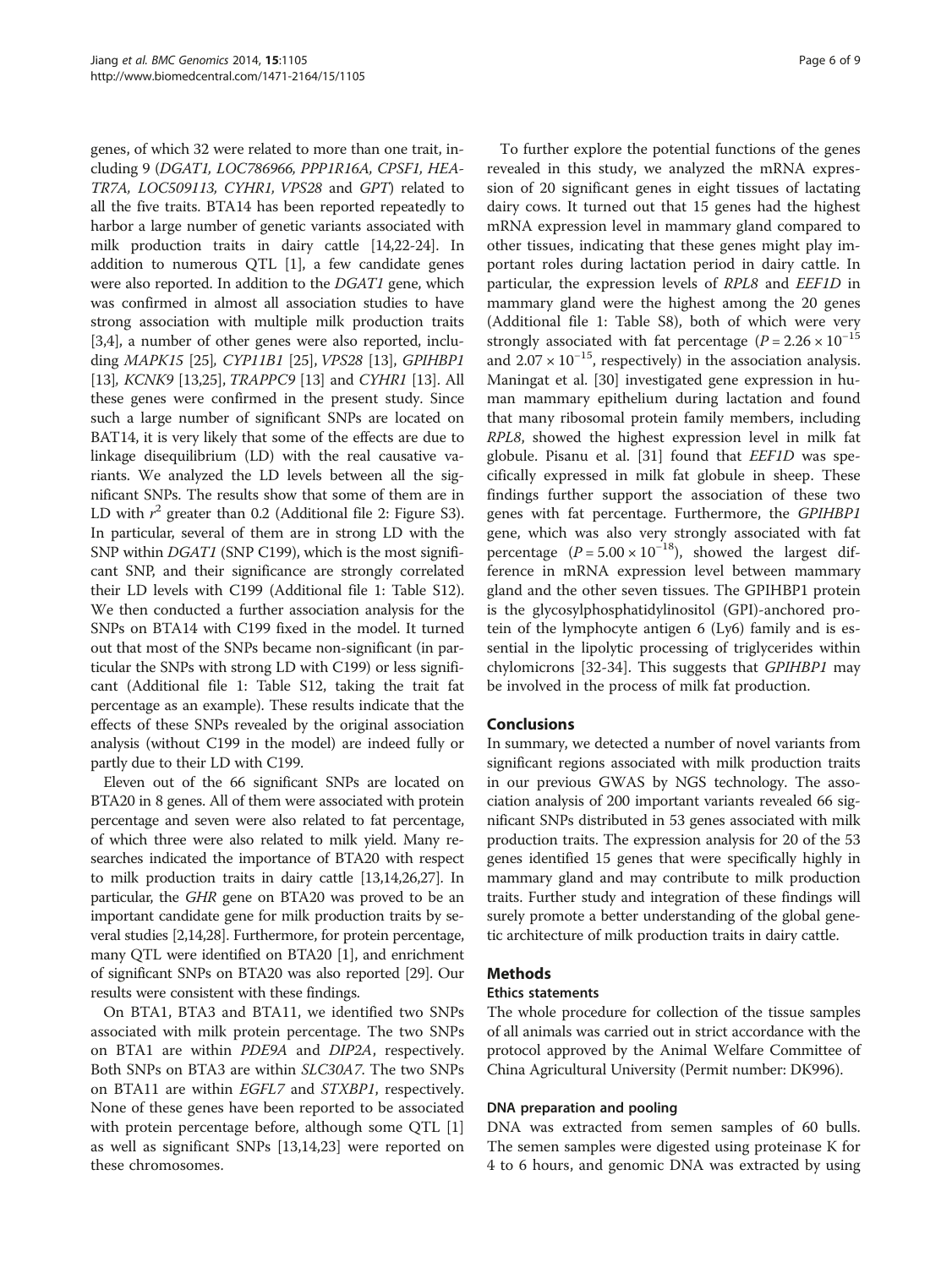the standard phenol/chloroform method. The extracted DNA was assessed on an agarose gel and spectrophotometer for quality testing and then quantified using the Illumina Eco Real-Time PCR System. Ten pools were constructed with each pool containing normalized DNA of 6 bulls of equimolar amounts.

## Capture of target regions and next generation DNA sequencing

Candidate genes were selected which harbor or are closest to at least one SNP which was shown to be significantly associated with milk production traits with P values less than 10−<sup>5</sup> in our previous GWAS [\[10\]](#page-8-0). For each of these genes, a target region was defined such that it comprised the entire gene and its promoter region within 3 kb upstream. Some regions may harbor more than one gene if the genes are close to each other. The sizes of the target regions ranged from 4 kb to 937 kb with an average of 72.5 kb. A total of 91 regions were captured and they were distributed on chromosomes 1, 3, 5, 6, 8, 9, 10, 11, 14, 18, 20, 26, and X. The cRNA oligonulceotide baits for these targets were designed using Agilent's web-based bait design tool [\(https://earray.](https://earray.chem.agilent.com/earray/) [chem.agilent.com/earray/](https://earray.chem.agilent.com/earray/)) based on the Btau4.0 bovine genome assembly. This custom capture platform includes 6.6 Mb targeted features (SureSelect Target Enrichment Kit). Genomic DNA was captured by hybridization in solution to the designed baits [\[35](#page-8-0)] following the manufacture's protocols (Agilent Technologies). Library construction and sequencing were performed according to manufacturer's protocols. Sequencing was carried out on an Illumina HiSeq 2000.

## Sequence data analysis

Sequence data were processed through Illumina pipeline v1.6 using default parameters. Reads of 100 bp were aligned to the bovine reference genome sequence (UMD3.1 bovine genome assembly) using the BWA algorithms [\[36\]](#page-8-0) and further processed using the SAMtools software [\[37\]](#page-8-0). Sequencing depth of coverage was defined as the number of sequencing reads, which had been filtered and mapped. For each pool, the percentage of target regions covered by more than 50× reads ranged from 70.27% to 77.57% with an average of 74.15%. High-confidence single-base pair variants were detected in each pool using BWA with a minimum of 4 high-quality aligned reads (base quality  $\geq$  20). Indels were identified from within unaligned reads, which were also supported by >4 unaligned reads that contained an insertion/deletion.

To prioritize a variant, variants were annotated according to their location within the target regions based on the genome annotation downloaded from NCBI (UMD3.1 bovine genome assembly), including (i) present in coding regions (missense variant at an amino acid); (ii) present in 5'UTR, 3'UTR or promoter region; (iii) present at a splice site (two bases upstream or downstream the intron-exon boundary); (iv) coding idel; and (v) nonsense variant. We also assessed our results by comparing with cattle SNPs in the dbSNP database of NCBI based on the UMD3.1 genome builds.

## Validation of SNPs by Sanger sequencing

A total of 64 primer pairs (Additional file [1:](#page-7-0) Table S9) were designed to validate SNPs of three genes including GHR, PDE9A and NOTCH1. These primers covered all coding regions and their flanking intron sequences. A DNA pool was constructed from ten randomly selected bulls (50 ng/μL per sample). SNPs were validated by Sanger sequencing using ABI 3730XL.

## **Genotyping**

We chose 200 SNPs to genotype for association analysis according to the following procedure. First, we selected missense mutations within the target genes. Second, if there is no missense mutation, we selected SNPs in 5'UTR or 3'UTR. Third, if there is no polymorphism in 5'UTR or 3'UTR, SNPs at splice sites or in promoter region were selected. Finally, we chose SNPs in intron otherwise. These SNPs were assayed in whole-genome-amplified DNA of 734 cows using the Sequenom MassARRAY iPLEX genotyping technology [\[38](#page-8-0)]. These cows were distributed in 30 sire families (Additional file [1](#page-7-0): Table S10) and were from 30 Holstein cattle farms in Beijing and Shanghai in China, where regular and standard performance testing (dairy herd improvement, DHI) has been conducted since 1999. All SNPs were amplified in multiplexed pools of 25–28 assays, using 10 ng of template DNA from each sample. All the primers were designed by AssayDesigner v.3.1 software. SpectroCHIPs with 384-wells were analyzed by a MassArray MALDI-TOF Compact system with a solid phase laser mass spectrometer. The resulting spectra were called and analyzed by the SpectroTyper v.4.0 software. We obtained high quality data (Call rate >90%, MAF >1%) in all samples.

## Genotype imputation

To enlarge the reference population for association analysis, we imputed the genotypes of the 200 SNPs in another 1917 cows which are half sibs of the 717 cows genotyped using Sequenom MassARRAY iPLEX as mentioned above. Both samples of cows had been genotyped with the Illumina 54 K bovine SNP arrays. The imputation was carried out using the BEAGLE software [\[39](#page-8-0)]. The combined reference population after imputation had 2634 individuals for association analysis of the 200 SNPs.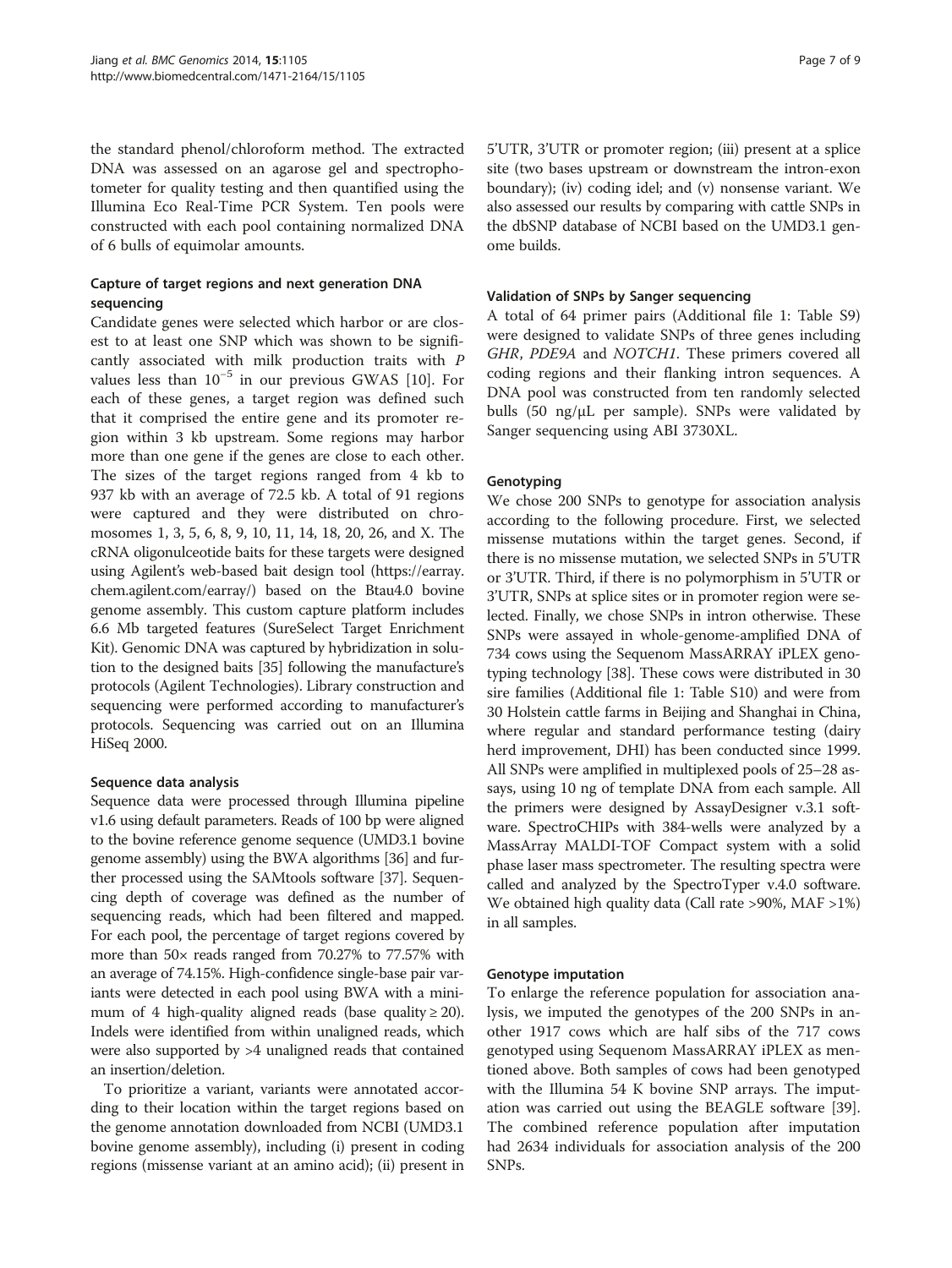#### <span id="page-7-0"></span>Association analysis

We performed association analysis between the 200 SNPs and five milk production traits (milk yield, fat yield, protein yield, fat percentage, and protein percentage). For each SNP and each trait the analysis was carried out based on the following model:

 $y = 1\mu + bx + Za + e$ 

Where y is the vector of estimated breeding values (EBVs) of the trait of all individuals,  $\mu$  is the overall mean,  $x$  is the vector of the SNP genotype indicators with values 0, 1 or 2 corresponding to genotypes 11, 12 and 22 (assuming 2 is the allele with a minor frequency), respectively,  $b$  is the regression coefficient, **a** is the vector of the residual polygenetic effects with a~N $(0, A\sigma_a^2)$ (where A is the additive genetic relationship matrix, which was calculated based on the full pedigree containing a total of 8344 individuals, and  $\sigma_a^2$  is the additive genetic variance),  $Z$  is the design matrix of  $a$ , and  $e$  is the vector of residual errors with e∼N $(0, \mathrm{I}\sigma^2_e)$ . The estimate of  $b$  and its corresponding sampling variance  $Var(b)$  were obtained via the mixed model equations (MME) corresponding to the model, and a Wald Chi-squared statistic  $\hat{b}^2/{\rm Var}\big(\hat{b}\big)$  with  $df$ =1 was constructed to examine whether the SNP is significantly associated with the trait.

The Bonferroni method was adopted to adjust for multiple testing from the number of SNPs tested, and the Bonferroni corrected  $P$  value to declare significance was  $P$  value <0.05/ $N$ , where  $N$  is the number of SNPs tested.

#### Expression analysis of candidate genes

Four Chinese Holstein cows which were in the same period of lactation (around 350 days in milk) were selected. Eight tissues samples (heart, liver, lung, kidney, mammary gland, ovary, uterus and muscle) from each cow were collected within 30 min after slaughter and stored at liquid nitrogen. Expression levels of selected candidate genes in the eight tissues were performed using real time quantitative PCR. The total RNA was extracted from each sample and was reversely transcribed to cDNA in a 40 μL reaction using the PrimeScript RT reagent Kit (Takara Biotechnology, Tokyo, Japan). We designed the qPCR primers based on the reference sequence in NCBI (Additional file 1: Table S11) using the Primer 3 web-tool [\(http://frodo.wi.mit.edu/primer3/\)](http://frodo.wi.mit.edu/primer3/) and the Oligo 6.0 software (Molecular Biology Insights Inc., Cascade, CO). Amplification efficiencies of all primers were calculated based on the standard curves. PCR amplifications were performed in a final volume of 20 μL which consisted of 1 μL cDNA, 1 μL (10pM/μL) of both forward primer and reverse primer, 10 μL of Master Mix  $(2×)$  and

water (Roche Applied Science). All RT-PCR reactions of each sample were run in triplicate and the mRNA expression of each gene in each tissue was measured relative to the housekeeping gene glyceraldehyde phosphate dehydrogenase (GAPDH) in the sample.

#### Availability of supporting data

The whole SNP data revealed by the target sequencing are available in the dbSNP database [\[http://www.ncbi.](http://www.ncbi.nlm.nih.gov/projects/SNP/snp_viewTable.cgi?handle=CAU_QZHANG) [nlm.nih.gov/projects/SNP/snp\\_viewTable.cgi?handle=](http://www.ncbi.nlm.nih.gov/projects/SNP/snp_viewTable.cgi?handle=CAU_QZHANG) [CAU\\_QZHANG](http://www.ncbi.nlm.nih.gov/projects/SNP/snp_viewTable.cgi?handle=CAU_QZHANG)]. The other data sets supporting the results of this article are included within the article and its additional files.

## Additional files

[Additional file 1: Table S1.](http://www.biomedcentral.com/content/supplementary/1471-2164-15-1105-S1.doc) Yield of the next generation sequencing in 10 libraries. Table S2. Number of high-quality SNPs in 10 libraries Table S3. Novel and known SNPs in the 10 libraries. Table S4. SNPs detected in NOTCH1, PDE9A and GHR by Sanger sequencing. Table S5. List of 200 SNPs selected for association analysis. Table S6. SNPs significantly associated with milk production traits in the Sequenom genotyped population. Table S7. SNPs significantly associated with milk production traits in the combined population (Sequenom genotyped + imputed population). Table S8. Relative expression of the 20 significant genes in mammary gland. Table S9. Primers designed for Sanger sequencing of NOTCH1, PDE9A and GHR. Table S10. Distribution of daughters in 30 sire families for association analysis. Table S11. Primers for real time RT-PCR of 20 significant genes. Table S12. LD levels (r<sup>2</sup>) between SNPs on BTA14 and the DGAT1 SNP (C199) and P values of association analysis for fat percentage using models without and with C199 fixed.

[Additional file 2: Figure S1.](http://www.biomedcentral.com/content/supplementary/1471-2164-15-1105-S2.doc) DNA sequencing chromatogram of SNPs detected in NOTCH1, PDE9A and GHR for validation of NGS results. Figure S2. Relative mRNA Expression of 20 significant genes in eight tissues of four cows by real time RT-PCR. Figure S3. Linkage disequilibrium levels  $(r^2)$  between the significant SNPs on BTA14 obtained by using **Haploview** 

#### Competing interests

The authors declare that they have no competing interests.

#### Authors' contributions

ZQ conceived of the study and designed the experiments. JL and LX performed the experiments and wrote the manuscript. YJ, WH and LL carried out the statistical analysis of qPCR. LJ, DX and JJ participated in association analysis. HS carried out the genotype imputation. All authors read and approved the final manuscript.

#### Acknowledgements

We thank Dairy Association of China for supplying the official EBVs and Beijing Dairy Cattle Center for providing blood and semen samples. This work was financially supported by the National Natural Science Foundations of China (31201772), the 948 Program of the Ministry of Agriculture of China (2011-G2A(3)), the National High Technology Research and Development Program of China (863 Program 2011AA100302), the National Natural Science Foundations of China (31272418, 31272419) and the Program for Changjiang Scholars and Innovative Research Team in University (IRT1191).

#### Received: 16 June 2014 Accepted: 10 December 2014 Published: 15 December 2014

#### References

1. Hu ZL, Park CA, Wu XL, Reecy JM: Animal QTLdb: an improved database tool for livestock animal QTL/association data dissemination in the postgenome era. Nucleic acids research 2013, 41(Database issue):D871–879.